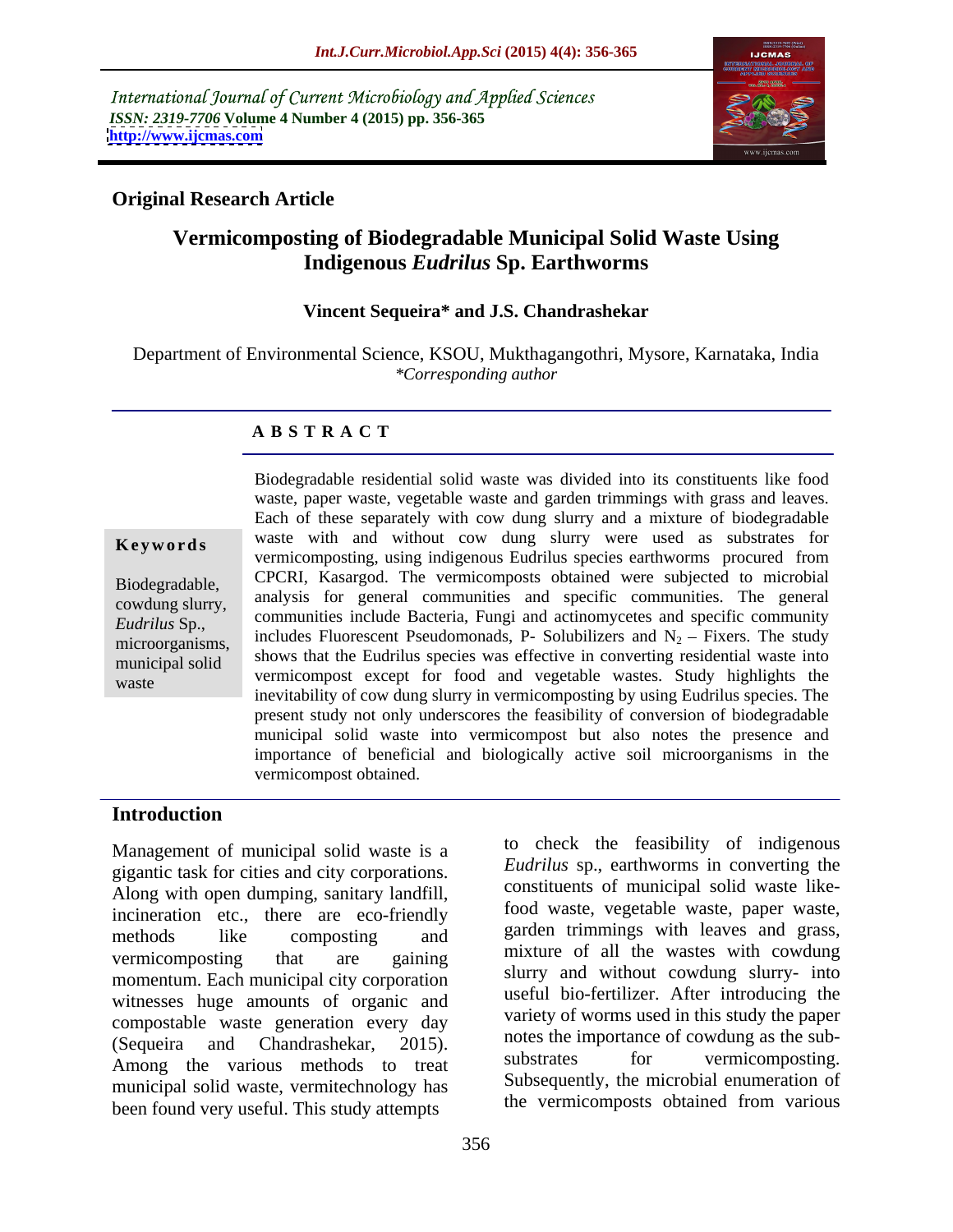explained in order to emphasize their role in Each CFU value was the average of 3 plate soil quality enhancement, plant growth and agriculture.

### **Materials and methodology**

Microbial analysis of the vermicompost samples obtained from biodegradable used for the conversion of the organic residential solid waste, which was divided into its constituents like food waste, paper waste, vegetable waste and garden trimmings with grass and leaves were separately with cow dung slurry and a mixture of biodegradable waste with and without cow dung slurry were used as substrates for vermicomposting, using indigenous Eudrilus species earthworms. Population of general (aerobic heterotrophic bacteria, filamentous actinomycetes, fungi) and plant beneficial communities (freeliving  $N_2$  fixers, fluorescent pseudomonads & phosphate solubilizers) were determined in the vermicomposts by pour plate on selective and semi-selective media. Total numbers of culturable aerobic heterotrophic bacteria were counted on nutrient agar (Allen, 1959) after incubating for 48 h at 28 °C, fungi on Martin's rose Bengal agar (Martin, 1950) counted after 4 days incubated at 28°C, filamentous glyricidia and sugarcane successfully (Gopal actinomycetes on Ken Knights and *et al*, 2010; Thomas *et al*, 2012). This study Munaier's agar (Allen, 1959) counted after 5-7 days incubated at 28°C, free-living nitrogen fixing bacteria counted after 4 days on N-free media (King, 1954) for fluorescent pseudomonads producing green or greenish blue fluorescence; King's B agar (Becking, 1959) was used and the colonies were counted under UV light after incubation for 24-48h at 28°C, , and phosphate solubilizers were counted by locating the clear halo formed around the colonies on Pikovskaya agar (Pikovskaya, 1948), 5-7 days after incubation at 28<sup>o</sup>C. and foremost without cowdung the The results of the microbial analysis were

substrates of municipal solid waste is given as CFU  $g^{-1}$  dry weight of samples. replications per sample.

# **Result and Discussion**

# **The selection of worms**

There are wide variety of worms that are used for the conversion of the organic wastes into vermicompost like *Megascolex mauritii, Eisenia fetida, Eudrilus eugeniae, Perionnyx excavatus, Lampito mauritii, Eisenia andrei, Lampito rubellus and Drawida willis* (Domínguez and Edwards, 2011; Manyuchi and Phiri, 2013). Among these *Eisenia foetida* and *Eudrilus eugeniae* are the widely used varieties of worms.

The worm variety used for the present study is Epigeic earthworm, *Eudrilus sp*. The vermicompost production technology from coconut palm leaf litter using the strain of *Eudrilus* sp was standardized at CPCRI, Kasaragod during 1998 (Gopal *et al*, 2010; Thomas *et al*, 2012). Though it is named African night crawler it is an indigenous variety and has nothing do with Africa. This particular variety has been tried for the vermicomposting of coconut leaves or palm leaf litter, pineapple waste, banana leaves, attempts to show that this particular species works for biodegradable MSW too.

### **Cowdung slurry and vermicomposting**

There is hardly any vermicomposting without cowdung as a substrate. Cowdung slurry is used in various proportions in vermicomposting. In the present study the vermicompost was also obtained without using cowdung slurry, but with much difficulty and on a very small scale. First and foremost without cowdung degradation rate of the waste or the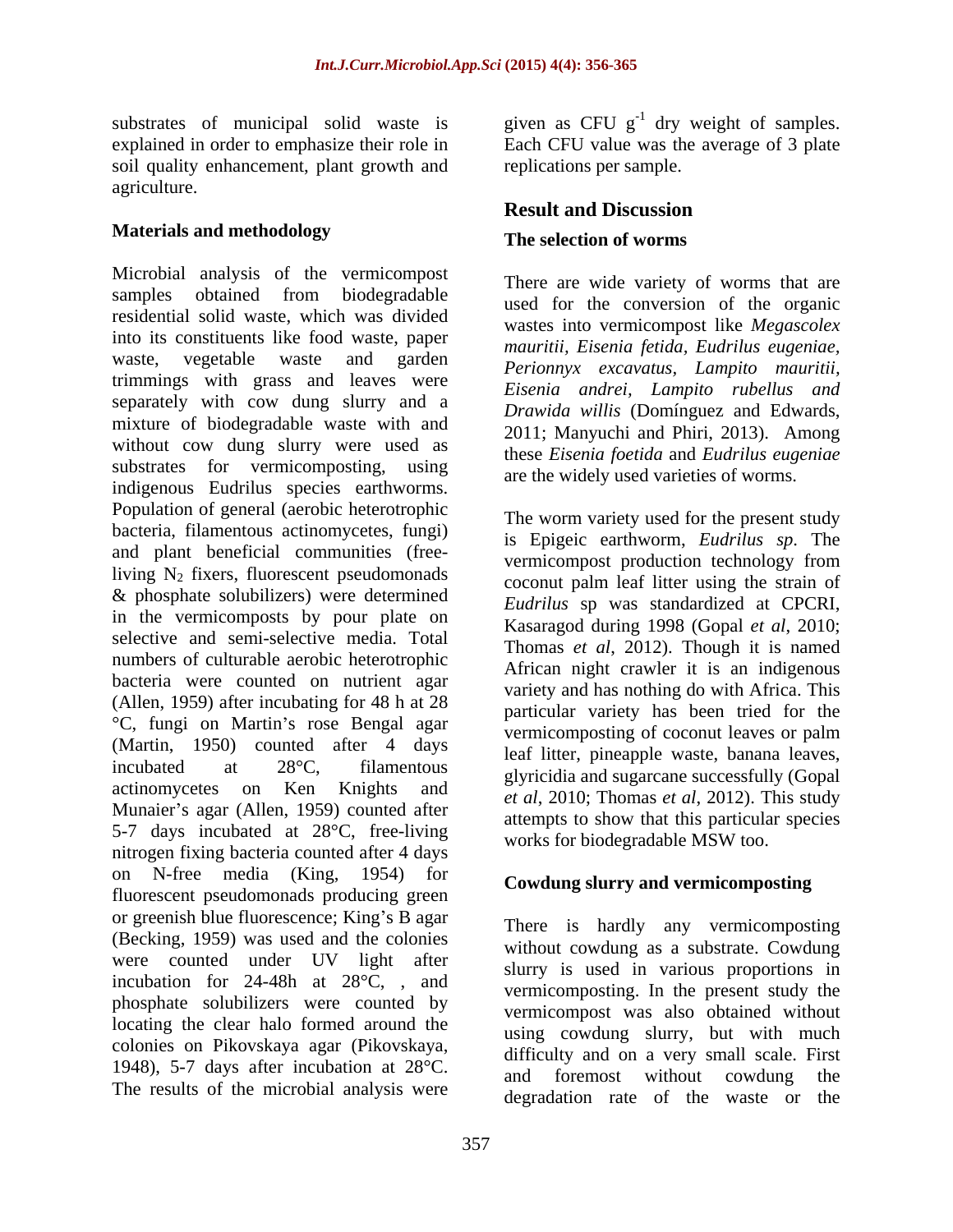conversion rate of waste into compost is present study the amount of cowdung used very low. The yield obtained in this case too too is very less; which could be another is very low. The worms can be added only at reason for the failure of these particular a stage when the waste is considerably worms to convert food and vegetable waste decomposed. Since the worms are devoid of into vermicompost. Gunadi and Edwards food, the mortality rate of the worms is very (2003), in a similar study found that the high high. Thus the role of cowdung in electrical conductivity, high NH4 content, vermicomposting is to be highlighted. Curry high moisture content waste and low pH of and Schmidt (2007) have rightly noted that the vegetable and of the fruits waste lead to most kinds of animal dung are highly the conditions detrimental to the worm life attractive and nutritious food sources for for *Eisenia fetida.* The above conditions earthworms and cowdung forms the must be very difficult for *Eudrilus sp.*, important part of the worm-diet. The cattle which likes more aeration and hard lignin dung is able to increase the stability of the like material. material to be converted into vermicompost as feed for both microbes and earthworms (Kaur *et al*, 2010). Cowdung minimises the *night crawler,* work for food and vegetable mortality rate and maximises the population build up of the worms (Kaur *et al*, 2010; Natarajan and Gajendran, 2014; Biruntha *et*  washing to remove its oil content. The food *al,* 2013). The increase of cowdung can also was dried at the constant temperature of 60 increase the length of the worms degree to remove excess moisture content significantly (Manyuchi and Whingiri, 2014). This shows the need of cowdung as vermicomposting (Othman, 2012). one of the sub-substrates for Similarly, the supermarket vegetable wastes vermicomposting. However, in the present were adjusted to approximately 80% by air study only a trace of cowdung was used. In drying or by spraying using distilled water other words the cowdung usage was kept to (Gunadi and Edwards, 2003). The washing a minimum keeping in mind the city and drying of the food waste is a difficult condition where the cowdung availability is task and may not be very feasible when all

It has been observed that the variety of effectively work for food waste and vegetable wastes. The major reason is the high oil content and moisture content in the **Vermicomposting of Paper**, garden food and vegetable wastes. The dense **trimmings and mixture of organic** packing of food waste material also makes the aeration difficult resulting in making the living conditions difficult for worms. High *Eudrilus sp.* works very well for wastes such oil and moisture content increases the as paper, garden trimmings and mixture of mortality rate of the worms. Since in the

must be very difficult for *Eudrilus sp.*, which likes more aeration and hard lignin like material.

very less and costly. biodegradable waste is mixed together. The **Food and vegetable waste and** drying is not easy too.This way, the **vermicomposting** vermicomposting of food waste alone or worms used in the present study do not the present study too yielded good results as Studies have shown that the worms like wastes too. But, it needs to be noted that in this case the food waste was subjected to and the dry cubes were subjected to vermicomposting (Othman, 2012). handling of the food waste for washing and vegetable waste alone many not be easy. However, when the waste is mixed together discussed below.

### **Vermicomposting of Paper, garden trimmings and mixture of organic household wastes**

household waste when all treated with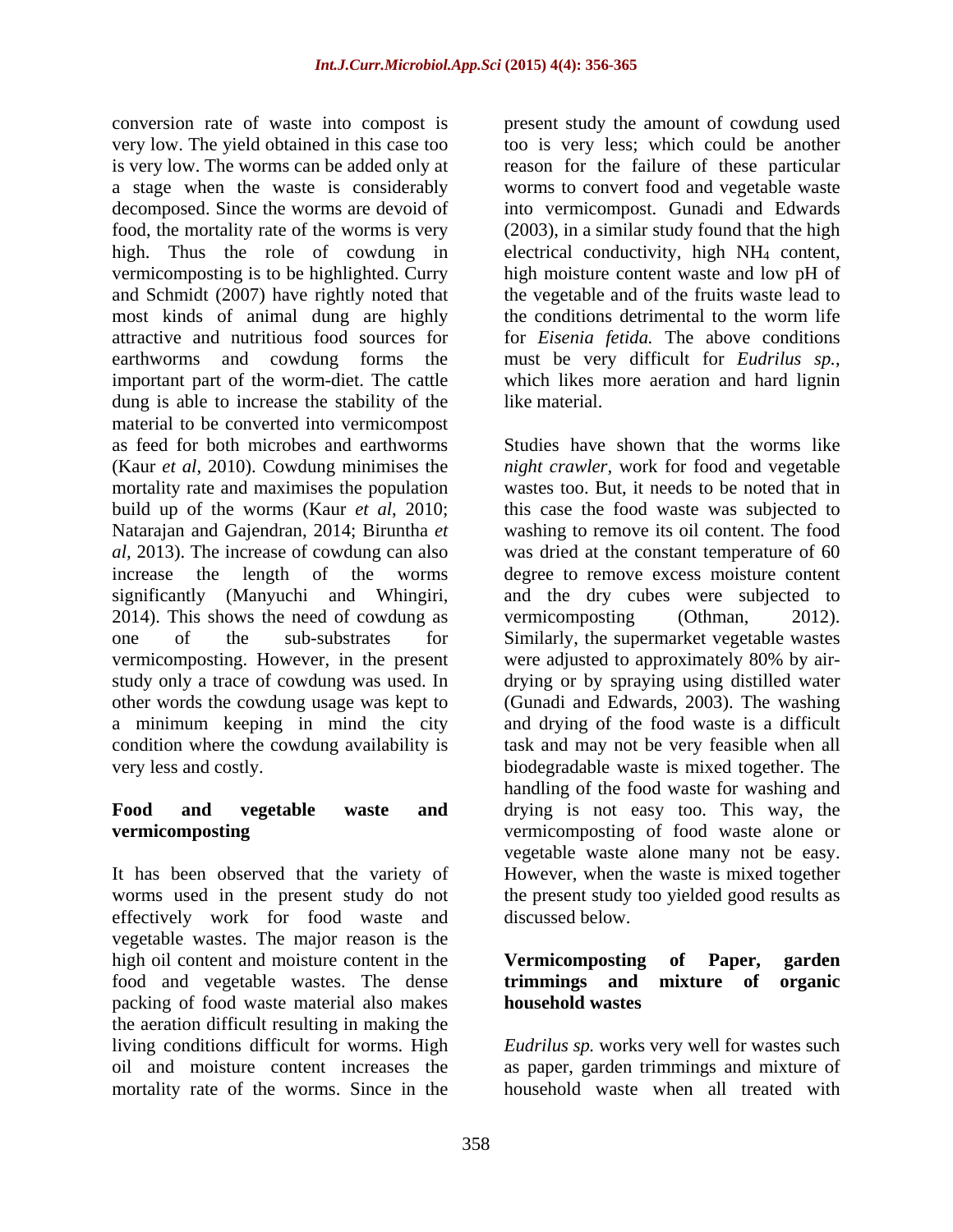cowdung slurry. The vermicomposting of numbers of bacteria, actinomycetes and

#### **Bacteria, Fungi and Actinomycetes**

Vermicomposts are rich in microbial populations and diversity, particularly fungi, bacteria and actinomycetes. The presence of high level of these beneficial and biologically active soil microorganisms is the main characteristics of vermicompost which makes it much sought for as effective fertilizers. In the present study (Table 1; Figures 1 and 2) we see the bacteria count per gram of vermicompost obtained from waste paper is  $110X10^5$ , garden trimming  $\frac{5}{2}$  cordon trimming , garden trimming<br> **Example 19 December on the Solubilizers** leaves vermicompost is  $350X10^5$ , mixed , mixed **complete** the solution of solution of  $\theta$ organic garbage vermicompost is  $255 \times 10^5$ and mixed organic garbage without cowdung slurry vermicompost is  $634 \text{ X}10^5$ .  $\qquad \qquad \text{of} \qquad \text{environmental} \qquad \text{polution} \qquad \text{due} \qquad \text{to} \qquad \text{to} \qquad \text{to} \qquad \text{to} \qquad \text{to} \qquad \text{to} \qquad \text{to} \qquad \text{to} \qquad \text{to} \qquad \text{to} \qquad \text{to} \qquad \text{to} \qquad \text{to} \qquad \text{to} \qquad \text{to} \qquad \text{to} \qquad \text{to}$ cowdung slurry vermicompost is  $634 \text{ X10}^3$ .<br>
Fungi count per gram as follows: waste being accumulation due to Fungi count per grain as follows: waste  $\mu$  phosphorous accumulation. Microbes paper vermicompost is  $17X10^3$ , garden trimming leaves vermicompost is  $113 \text{ X}10^3$ ,<br>mixed organic garbage vermicompost is 39 trimming leaves vermicompost is  $113 \times 10^3$ ,<br>mixed organic garbage vermicompost is  $39$ <br>acidification chelation ion-exchange and  $X10<sup>3</sup>$  and mixed organic garbage without  $X10<sup>3</sup>$  actually molecular mass organic cowdung slurry vermicompost is  $73 \text{ X}10^3$ . cowdung slurry vermicompost is  $73 \times 10^3$ .<br>Count of Actinomycetes waste paper<br> $\frac{\text{pseudomones}}{\text{Beaudomones}}$  Bacillus Bhizobium Count of Actinomyceus waste paper<br>
vermicompost is 570 x10<sup>4</sup>, garden trimming<br>
Agrobacterium. Achromobacter. leaves vermicompost is  $64.9 \times 10^4$ , mixed<br>Micrococcus, Aerobacter, Enterobacter, organic garbage vermicompost is  $167 \times 10^4$ and mixed organic garbage without cowdung vermicompost is 699  $x10<sup>4</sup>$ . This shows a rich presence of microorganisms in the vermicompost prepared from household organic solid waste. Thus, vermicomposts made of paper and garden trimmings a good

According to Moradi *et al* (2014), although it has been shown that earthworms utilize microorganisms as their main source of nutrition, there are usually greatly increased

household organic waste mixture without fungi in freshly-deposited earthworm casts cowdung slurry is ineffective and the than in thesurrounding soil. Such increases reasons to which have been already may be due to enhancement of microbial discussed above. populations, occurring during passage **Microbial analysis of the vermicompost** because the food selected by the earthworm through the earthworm's intestine; either because the food selected by the earthworm forms a richer substrate for microbial activity or because fragmentation of organic matter in the earthworm's gizzard increases the available surface area for microbial activity (Dkhar and Mishra, 1986; Tiwari and Mishra, 1992). There is considerable research evidence that earthworms can stimulate the microbial decomposition of organic matter significantly, both during the passage through the earthworm gut and in their casts, for some time after the casts are deposited (Daniel and Anderson, 1992).

### **Phosphorous solubilizers**

 $\frac{3}{3}$   $\frac{2}{3}$   $\frac{2}{3}$   $\frac{2}{3}$   $\frac{1}{3}$   $\frac{1}{3}$   $\frac{1}{3}$   $\frac{1}{3}$   $\frac{1}{3}$   $\frac{1}{3}$   $\frac{1}{3}$   $\frac{1}{3}$   $\frac{1}{3}$   $\frac{1}{3}$   $\frac{1}{3}$   $\frac{1}{3}$   $\frac{1}{3}$   $\frac{1}{3}$   $\frac{1}{3}$   $\frac{1}{3}$   $\frac{1}{3}$   $\frac{1}{3}$   $\frac{\text{garden}}{112 \times 10^3}$  possess the ability to convert insoluble <sup>11</sup> production of low molecular mass organic 4 gordon trimming reductionally, Bachius, Killzobium,  $\alpha$  reductionally, but the column  $\alpha$  contact  $\alpha$  contact  $\alpha$  contact  $\alpha$  contact  $\alpha$  contact  $\alpha$  contact  $\alpha$  contact  $\alpha$  contact  $\alpha$  contact  $\alpha$  contact  $\alpha$  contact  $\alpha$  contact  $\alpha$  contact  $\alpha$  contact  $\alpha$  $\frac{4}{4}$  mixed Agrobacterium,  $\frac{4}{4}$  Achromobacter, mixed Micrococcus Aerobacter Enterobacter 4 MICHOCOCCUS, ACHODACICI, EMENODACICI,  $^{4}$  This be the efficient phosphate solubilisers . This (Gulati *et al*, 2009). In the present source of actinomycetes.<br>mixed organic garbage vermicompost is Phosphorous solubilization is an important aspect of plant nutrition as well as reduction of environmental pollution due to phosphorous accumulation. Microbes phosphates to soluble phosphates by acidification, chelation, ion-exchange and acids (Chen *et al.* 2006). Bacteria such as Pseudomonas, Bacillus, Rhizobium, Agrobacterium, Achromobacter, Micrococcus, Aerobacter, Enterobacter, Flavobacterium and Erwinia are known to investigation (Table 2), the count of P- Solubilizers per gram of vermicompost obtained from waste paper is  $7X10^2$ , garden 2  $\alpha$  and  $\alpha$ , garden trimming leaves vermicompost is  $12X10^2$ , trimming leaves vermicompost is  $12X10^2$ ,<br>mixed organic garbage vermicompost is  $14X10<sup>2</sup>$  and mixed organic garbage without cowdung vermicompost is  $7X10<sup>2</sup>$ . One of . One of the major activity of P-solubilizers is the production of HCN. Microbial production of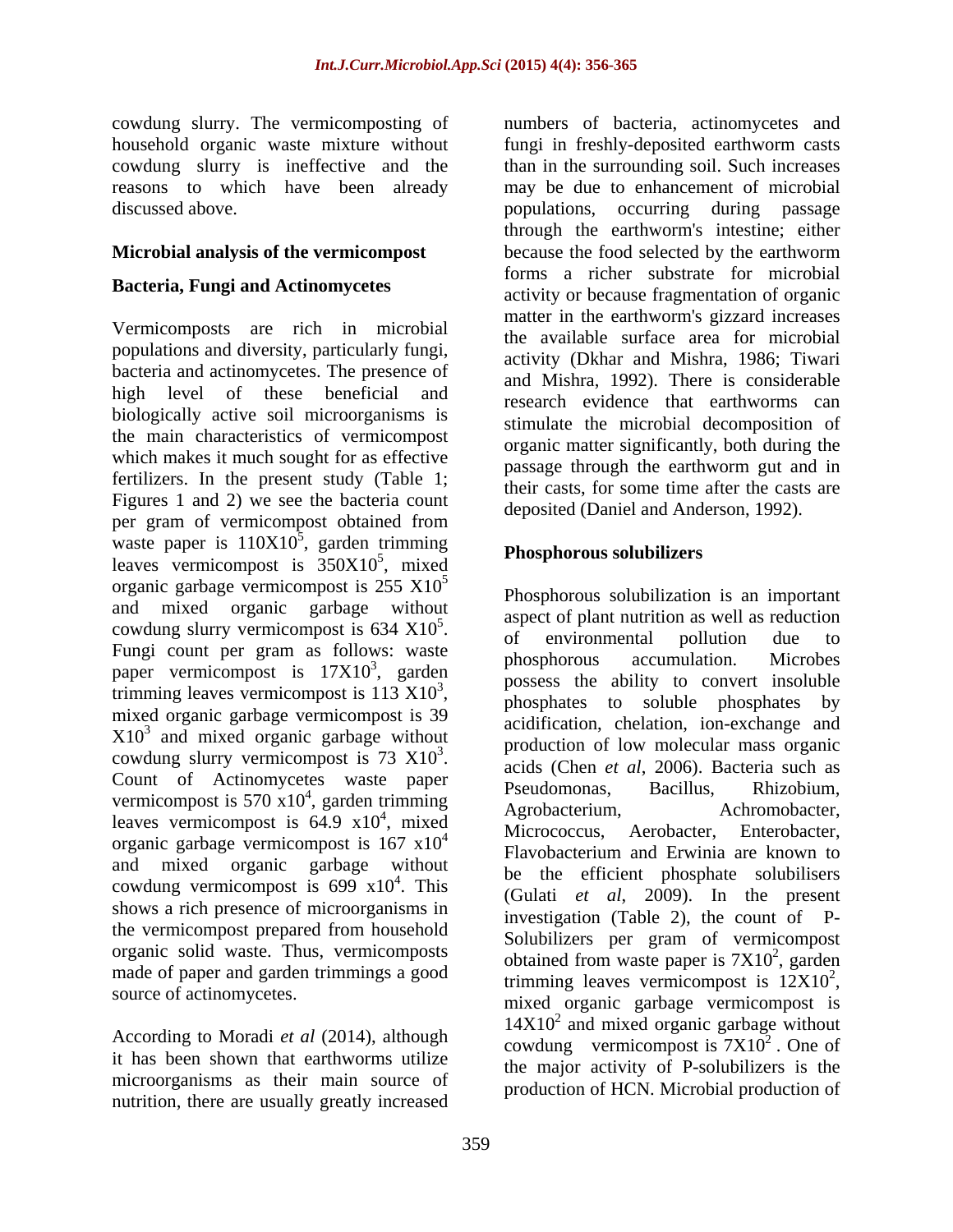In the present study (Table 2; Figure 3) the to the fact that vermicoposting earthworms counts of Pseudomonads of vermicompost encourage the formation in the organic obtained from from waste paper is  $60X10^2$ , obtained from from waste paper is  $60X10^2$ , substrate of conditions favorable for the garden trimming leaves vermicompost is introgen fixing bacteria, changes in the  $34X10<sup>2</sup>$ , mixed organic garbage structure of the microbial community of the vermicompost is  $56X10^2$  and mixed organic substrate in support of non-spore forms of garbage without cowdung vermicompost is bacteria, and suppression of the growth of  $136X10<sup>2</sup>$ . Involvement of HCN produced by fluorescent pseudomonads in disease nitrogen fixing bacteria for carbon suppression by induction of plant resistance nourishment sources (Tereshchenko and has been reported by (Voisard *et al*, 1989).

nodulation and field particularly in legumes. vermicompost is 55.6. The rate of

Present study shows (Table 2; Figure 4) the leaves vermicompost is  $62X10^2$ , mixed from paper waste has high Nitrogen fixing bacteria compared to other composts under study.

HCN is considered as an important Sinha *et al* (2010) reported that the effect of antagonistic trait to suppress plant root-vermicompost on the growth of free living infecting fungi (Wahyudi *et al*, 2011). N2 fixing bacterial colonies was observed as **Fluorescent Psudomonads** bacterial colonies in soil. The increment of <sup>2</sup>, substrate of conditions favorable for the . Involvement of HCN produced by saprophyte bacilli, the main competitors of a reflection in the increment of number of free living nitrogen fixing bacteria was due nitrogen fixing bacteria, changes in the nitrogen fixing bacteria for carbon Naplekova, 2002).

#### **Nitrogen fixers Moisture content:**

The presence of Nitrogen fixing bacteria in According to Nagavallemma *et al.,* (2006), the vermicompost makes it most useful moisture content of vermin composts ranges manure. The microorganisms increase N2 from 32–66%. Present study shows (Table fixation by both nodular and free living 3) the % of moisture content of paper Nitrogen fixing bacteria and thus enhance vermicompost is 63.5, garden trimming plant growth. Vermicompost has been leaves vermicompost is 71.6, mixed organic proved as cheapest source of nitrogen and garbage vermicompost is 42.1 and mixed other essential elements for better organic garbage without cowdung slurry Such plants can meet their N needs through mineralization and decomposition becomes both biological nitrogen fixation (symbiosis) faster with the optimum moisture content and native nitrogen in the soil (Parthasarthi (Singh *et al*, 2004). According to Liang *et*  and Ranganathan, 2002).  $al.$  (2003), the moisture content of 60–70% count of N2 fixing bacteria in waste paper the minimal requirement for rapid rise in vermicompost is 286X10<sup>2</sup>, garden trimming microbial activity. Vermicompost samples , mixed during the present study showed moisture organic garbage vermicompost is  $73X10^2$  content which may be due to their high and mixed organic garbage without absorption capacity, and may also be cowdung vermicompost is  $50X10^2$  It can because of assimilation rate by microbial be observed that the vermicompost produced population indicating the higher rate of vermicompost is  $55.6$ . was proved having maximal microbial activity, while 50% moisture content was degradation of waste by earthworms. Results obtained are shown in the table below.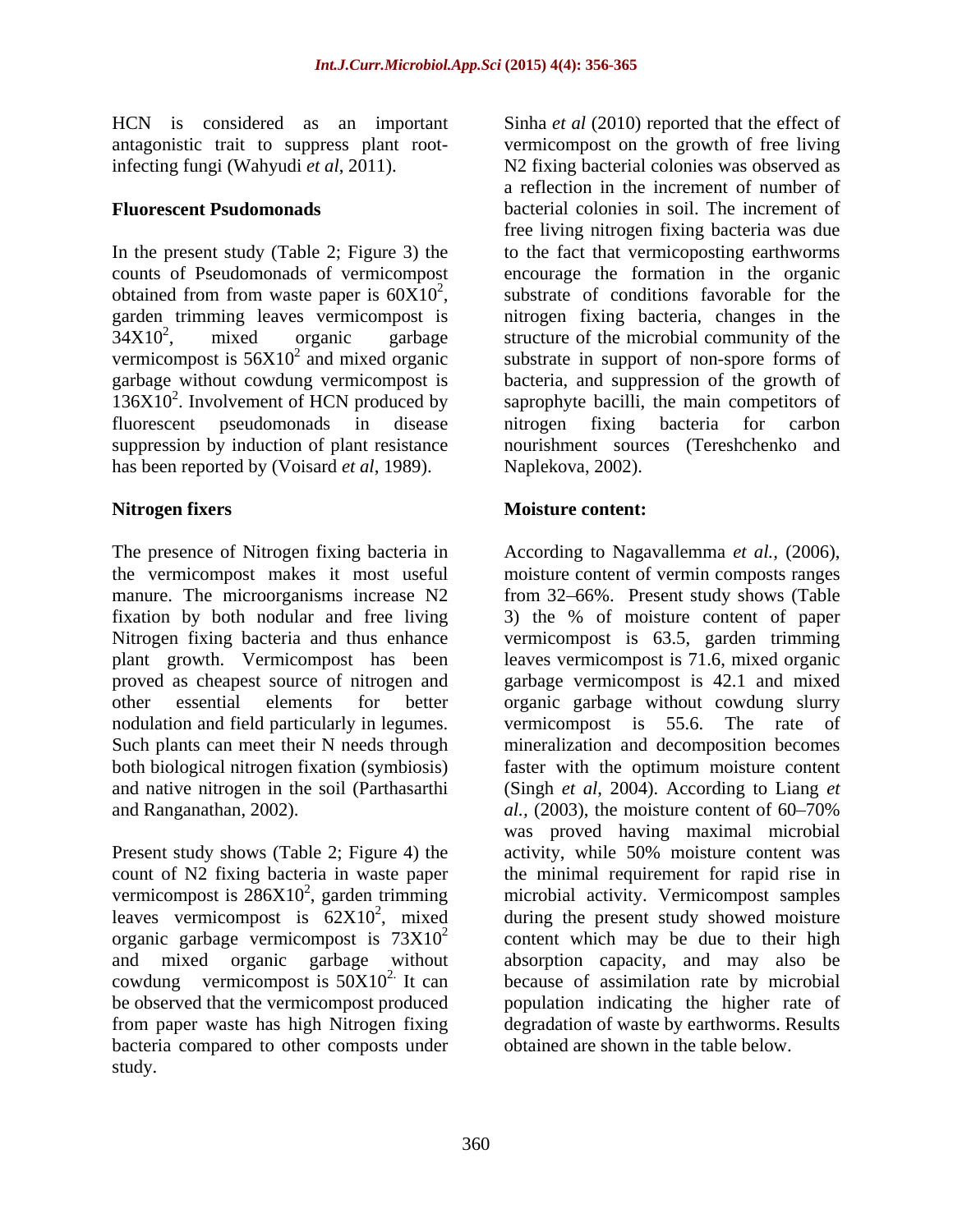|                                                              |               |             | Bacteria $(x10^5)$ |      |       | Fungi $(x10^3)$ |            |                         |                     | Actinomycetes $(x10^4)$                                                          |                       |
|--------------------------------------------------------------|---------------|-------------|--------------------|------|-------|-----------------|------------|-------------------------|---------------------|----------------------------------------------------------------------------------|-----------------------|
| Vermicompost<br>Sample                                       |               | $K_2$       | $R_3$              | Mean | $R_1$ |                 | $R_3$      | Mean                    |                     | $R_2$                                                                            | $R_3$ Mean            |
| S1-Paper<br>Vermicompost                                     |               | $112.3$ 115 | 104                | 110  | 14    | 22              | $\vert$ 14 | 17                      |                     |                                                                                  | $564.3$ 575.3 570 570 |
| S2- Garden<br>Trimming Leaves<br>Vermicompost                | 341.1         |             | 359.1 349          | 350  |       |                 |            | $116$   113   109   113 | $651.4$ 662 634 649 |                                                                                  |                       |
| S3- Organic garbage<br>Vermicompost                          | $\boxed{263}$ |             | $257.3$ 244 255    |      |       | 43 34.5 40      |            | 39                      | 164                 | 171                                                                              | 166 167               |
| S4- Garbage mixed<br>without cow dung<br>slurry Vermicompost |               | 637.3 631   | 633 634            |      | 67    | 72              | 79         | 73                      |                     | $\begin{array}{ c c c c c c } \hline 698.1 & 703 & 696 & 699 \hline \end{array}$ |                       |

#### **Table.1** General Communities\*

# **Table.2** Function Specific Communities\*

| Vermicompost                                                       |       |      | Fluorescent<br>Pseudomonads $(x10^2)$ |      |                                       |            |                | P- Solubilizers $(x10^2)$ |       |                | $N_2$ – Fixers (x10 <sup>2</sup> ) |      |
|--------------------------------------------------------------------|-------|------|---------------------------------------|------|---------------------------------------|------------|----------------|---------------------------|-------|----------------|------------------------------------|------|
| $\begin{array}{c}\n\text{Sample} \\ \text{ID (P.No)}\n\end{array}$ | $R_1$ |      | $R_2 \parallel R_3$                   | Mean | $R_1 \mid R_1 \mid R_2 \mid R_3 \mid$ |            |                | Mean                      | $R_1$ | $R_2$          | $R_3$                              | Mean |
| S1-Paper<br>Vermicompost                                           | 60    | 60   | 60                                    | 60   |                                       |            | $10.4$ 9       | $\overline{\phantom{0}}$  | 290.4 |                | 296 271.2 286                      |      |
| S2- Garden<br>Trimming Leaves<br>Vermicompost                      | 35.2  | 28.1 | 39                                    | 34   |                                       | 14         | 14             | 12                        | 53    | 63.3           | 70.4                               | 62   |
| S3- Organic<br>garbage<br>Vermicompost                             | 60.4  |      | $52 \mid 55.2 \mid$                   | 56   |                                       | $14$ 17 12 |                | 14                        | 69    | $\overline{a}$ | 72.5                               | 73   |
| S4- Garbage mixed<br>without cow dung<br>slurry<br>Vermicompost    | 135.1 |      | 140 133                               | 136  |                                       |            | $\overline{ }$ | $\overline{\phantom{0}}$  | 45    | 50             | 56                                 | 50   |

In the above tables,  $R_1$ ,  $R_2$  and  $R_3$  are replications and \* Microbial Enumeration (CFU/G Dry Sample) Pour Plate: 1ml/Inoculum.

#### **Table.3** % Moisture

| Sample ID                                          | $%$ Moisture |
|----------------------------------------------------|--------------|
| Paper Vermicompost                                 | 63.5         |
| Garden Trimming Leaves Vermicompost                | /1.0         |
| Organic garbage Vermicompost                       | 42.1         |
| Garbage mixed without cow dung slurry Vermicompost |              |
|                                                    | 55.6         |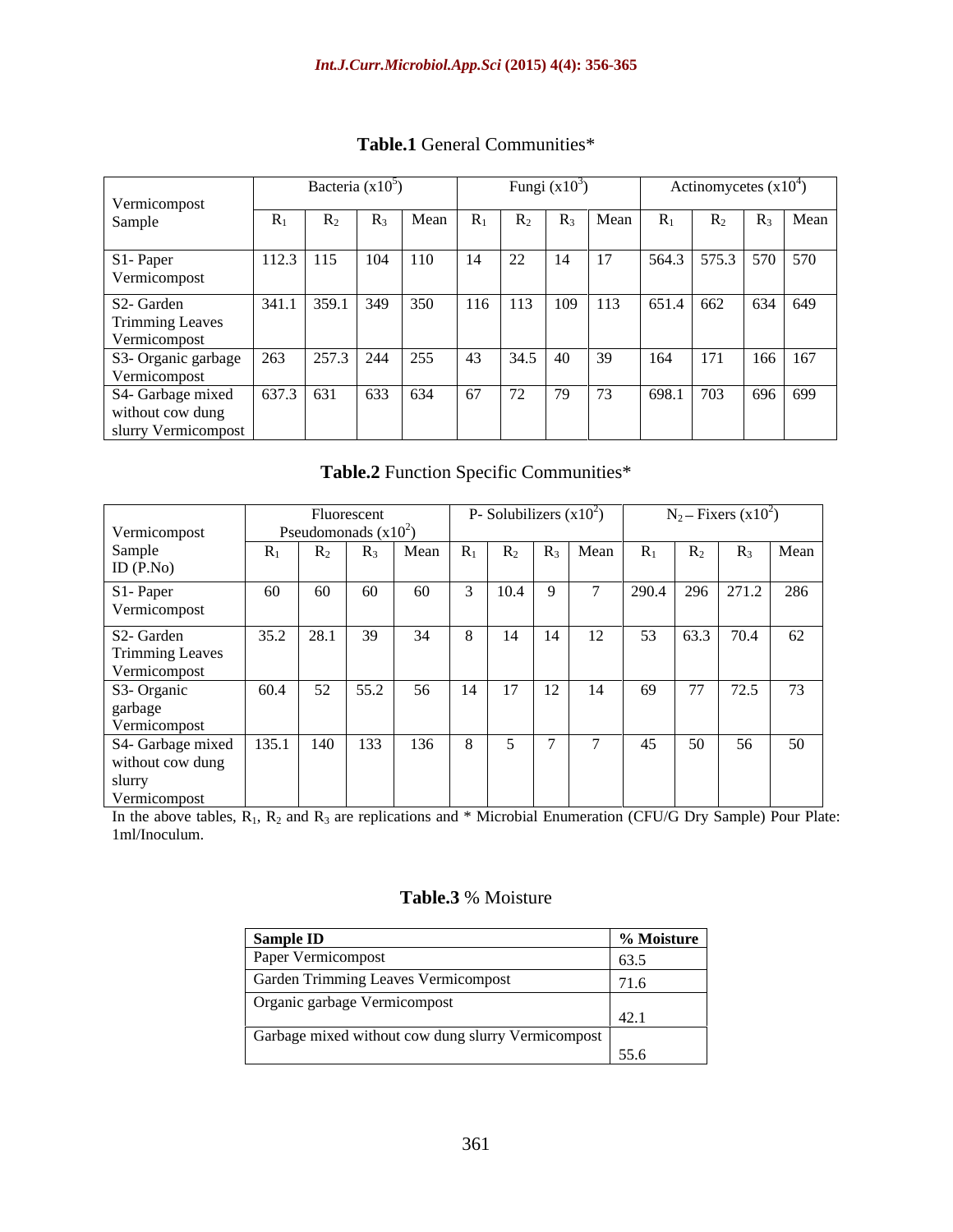### *Int.J.Curr.Microbiol.App.Sci* **(2015) 4(4): 356-365**

# **Figure.1** Bacterial Colonies



**Figure.2** Fungal Colonies



**Figure.3** Fluorescent Psudomonads

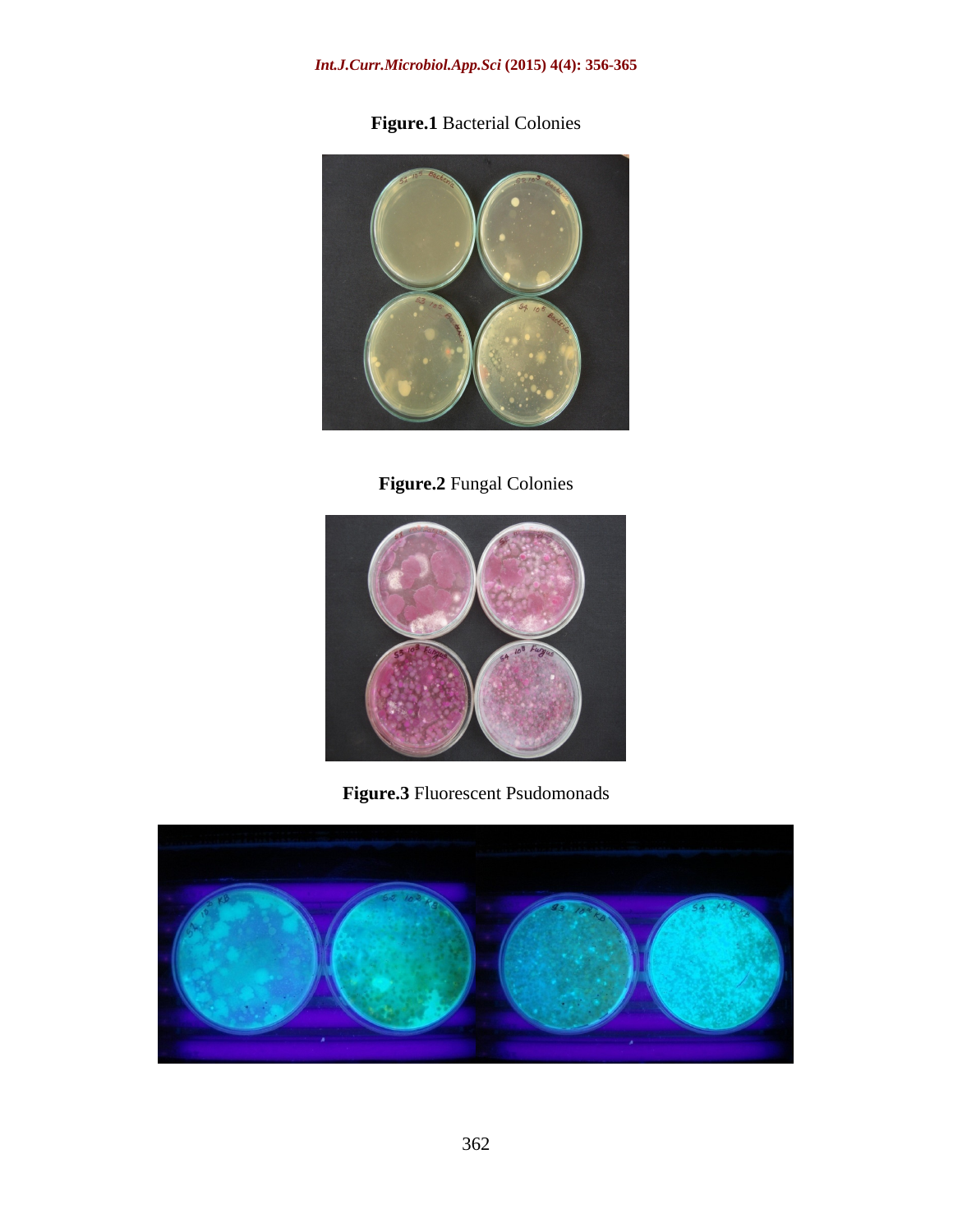### **Figure.4** Nitrogen Fixers



Vermitechnology of municipal solid waste a large scale the large heap of waste indeed using the *Eudrilus sp.* yields good quality vermicompost that is rich in soil quality enhancing microorganisms. Though this **Acknowledgements** particular variety of worms are not advisable to the vermicomposting of food and I am grateful to Dr Murli Gopal and his staff vegetable wastes separately, when mixed at Central Plantation Crops Research with various other kinds of organic wastes Institute (CPCRI), Kasargod, for making and treated yield good results. In the city available the required earthworms and for setup where there is difficulty of procuring doing the microbial analysis of cowdung, vermicomposting in the city vermicompost. I am thankful to Bishop of households seems to be difficult too. Mangaluru Diocese, Most Rev Dr Aloysius However, it is to be noted that even dilute Paul D'Souza for providing financial cowdung slurry is sufficient to practice vermicomposting in a small scale to manage the biodegradable waste in the households. The vermicompost obtained is free of any kind of foul smell or odor which is the main Allen, O. N. 1959. Experiments in Soil concern with municipal waste. The presence Bacteriology. Third ed., of useful microorganisms is a measure of soil quality which is very essential for Becking, agriculture and plant growth. The costly chemical fertilizers are unable to provide these microorganisms but vermicompost 11:193-206. produced from a waste raw material is able to procure them with a very low cost. When the unique ability of these earthworms is realized and utilized in vermicomposting on

can turn into a goldmine!

#### **Acknowledgements**

doing the microbial analysis of assistance for this study.

### **References**

- Bacteriology. Third ed., Minneapolis. P. 117.
- J.H., 1959. Nitrogen fixing bacteria of the genus *Beijerinckia* in South African soils. *Plant and Soil.* 11: 193-206.
- Biruntha, M., J.A. John Paula, and P. Mariappan, 2013. Vermicultural and molecular characterization of composting endemic earthworms.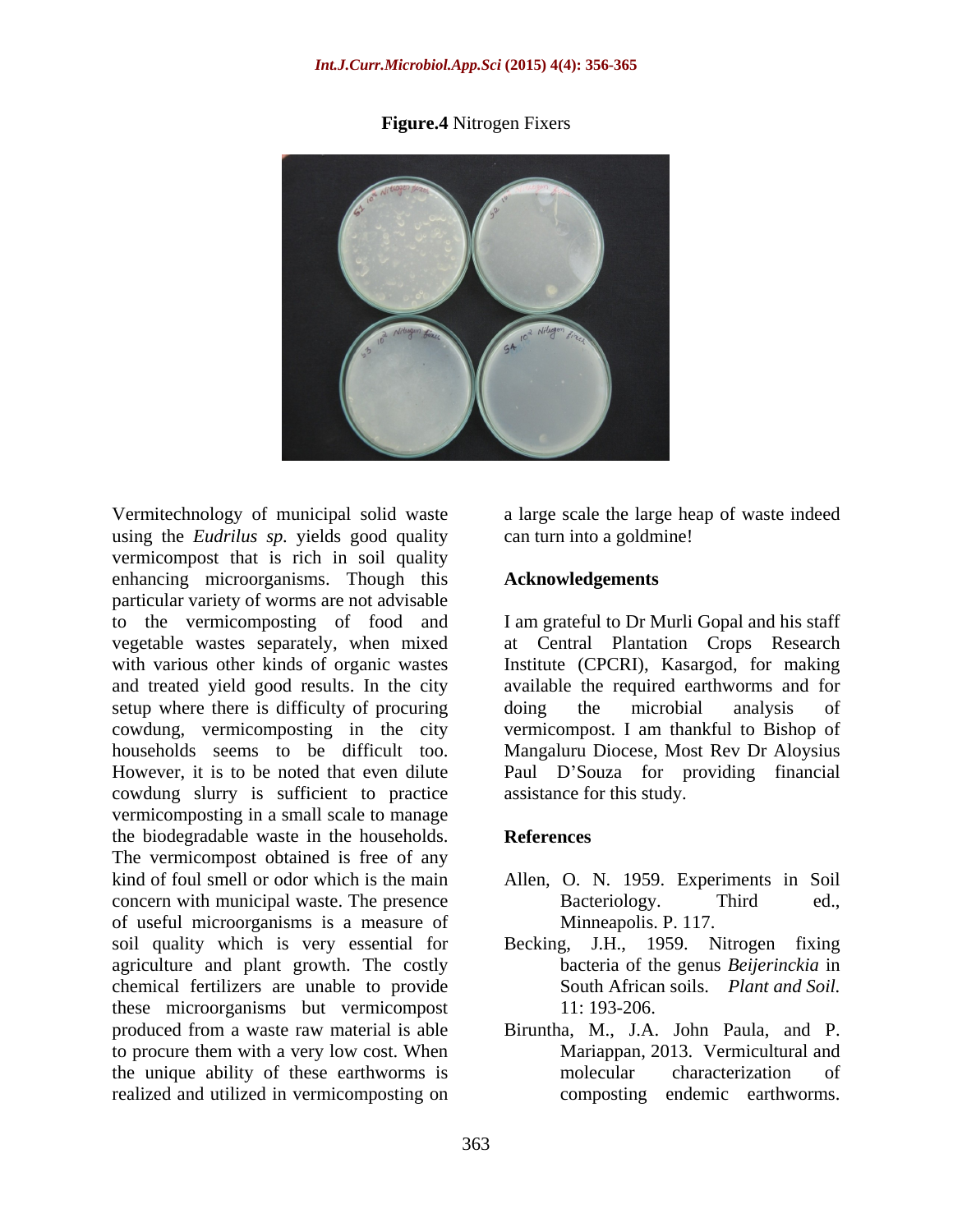- Chen, Y.P., P.D. Rekha, A.B. Arun, F.T.
- Curry, J. P. and O. Schmidt, 2007. The
- Daniel O. and J.M. Anderson, 1992. for conversion of toxic paper mill<br>Microbial biomass and activity in sludge to a soil conditioner. Microbial biomass and activity in sludge to a soil passage through the gut of the
- Dkhar, M. C. and R.R. Mishra, 1986. Microflora in earth,vonn casts.
- Domínguez, J. and Clive A. Edwards, 2011. Edwards, Norman Q. Arancon,
- Gopal, M., A. Gupta and G.V. Thomas, Manyuchi, M. and E.Whingiri, 2014. Effect
- Gulati, A. P. Vyas, P. Rahi, R.C. Kasana, *Applied Sciences*. 3(8): 1021-2009. Plant growth promoting and

*American Journal of Research rhizosphere*strain BIHB 723 from the *Communication.* 1 (3): 168-180. Cold desert of Himalayas, Curr cold desert of Himalayas, *Microbiol.* 58: 371–377.

- Shen, W.-A. Lai, C.C. Young, 2006. Gunadi, B. and C. A. Edwards 2003. The Phosphate solubilizing bacteria Effects of multiple applications of from subtropical soil and their tricalcium phosphate solubilizing abilities, *Applied Soil Ecologyi.* 34: 33–41. (Lumbriciadae), different organic wastes on the growth, fecundity and survival of *Eisenia Fetida* (Savigny) (Lumbriciadae), *Pedobiologia.* 47: 321-329.
- feeding ecology of earthworms A Kaur, A., J. Singh, A.P.Vig, S.S. Dhaliwal review. *Pedobiologia.* 50: and P. J. Rup, 2010. Composting 463-477. contrasting soil and material after the material set of the material set of the material set of the material  $B$ ioresource Technology. with and without *Eisenia fetida* for conversion of toxic paper mill sludge to a soil conditioner. *Bioresource Technology.* 101: 8192-8198.
- earthworm Lumbricus rubellus King, E.O., M. N. Ward and D.E. Raney, Hoffmeister. *Soil BioI Biochem.* 1954. Two simple media for the 24: 465-470. demonstration of pyocyanin and demonstration of pyocyanin and fluorescin, *Journal of Laboratory Clinic and Medicine.* 44: 301-307.
- *Journal of soil biology &*  Liang, C., K. C. Das, and R. W. McClendon, *ecology.* 6: 24-31. 2003. The influence of temperature Biology and Ecology of Earthworms the aerobic microbial activity of a Species used for biosolids composting blend, Vermicomposting. In: Clive A. *Bioresource Technology*. 86(2): 131 and moisture contents regimes on 137.
- Rhonda L. Sherman (Eds.) Manyuchi, M. and M. Phiri, A. 2013, Vermiculture Technology: Vermicomposting in Solid Waste Earthworms, Organic Waste and Management: A Review. Environmental Management. *International Journal of Scientific* CRC Press. Boca Raton, Florida.. pp. *Engineering and Technology*. 2(12): 25-37. Management: A 1234- 1242.
- 2010. Opportunity to Sustain of vermicomposting period, substrate Coconut Ecosystem Services through Recycling of the Palm Leaf Litter as Vermicompost: Indian *Eisenia Eisenia Fetida* during Scenario *(A Technology/*  vermicomposting. *International Research Note).* 26(2): 42-55. *Journal of Current Microbiology* quantity, cow dung composition and their interactions on *Eisenia Fetida* during *Applied Sciences.* 3(8): 1021- 1028.
- rhizosphere Martin, J.P., 1950. Use of acid, rose Bengal competent *Acinetobacter*  and streptomycin in the plate method